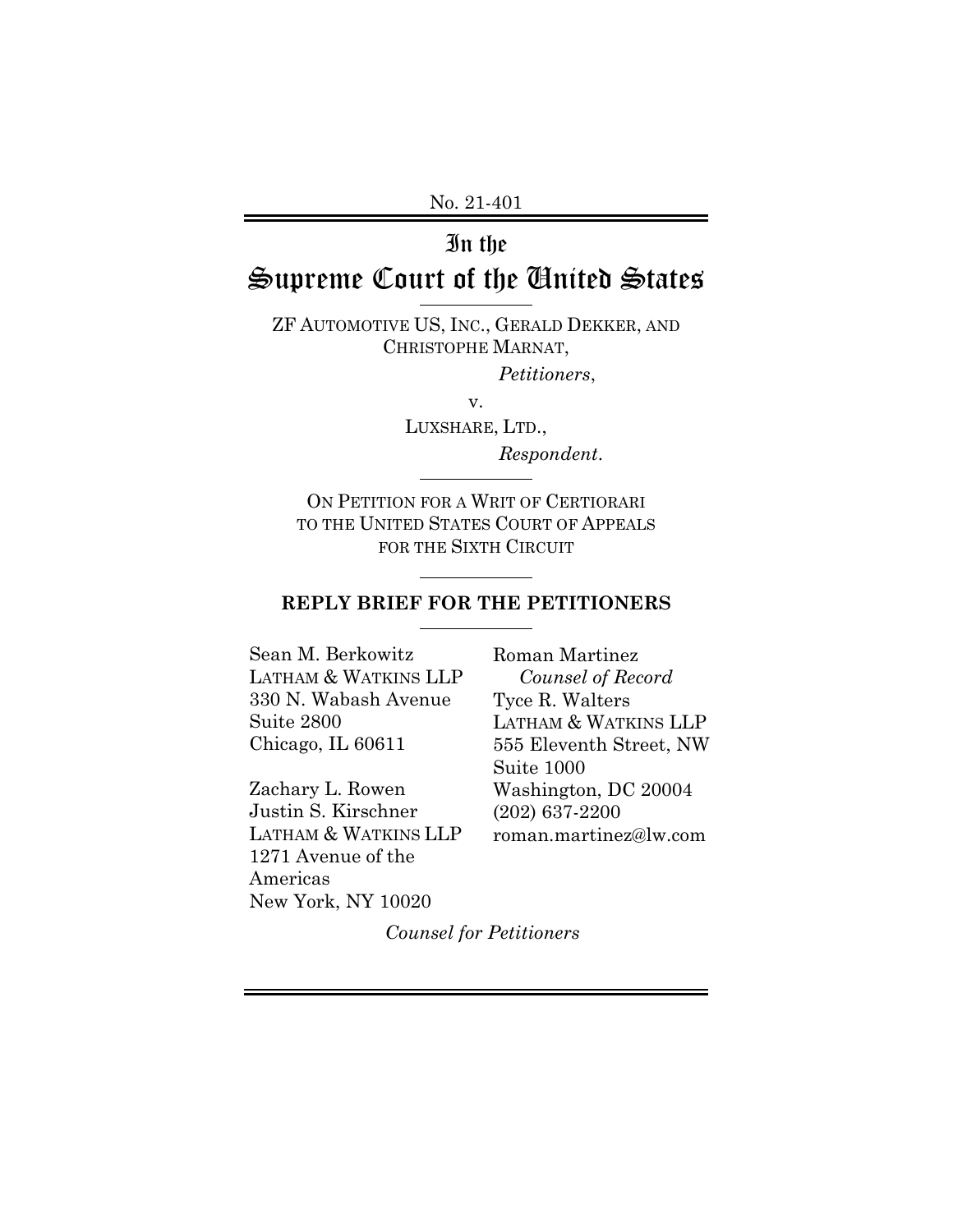## **TABLE OF CONTENTS**

## **Page**

| A. Luxshare Does Not Deny That The Section |
|--------------------------------------------|
|                                            |
|                                            |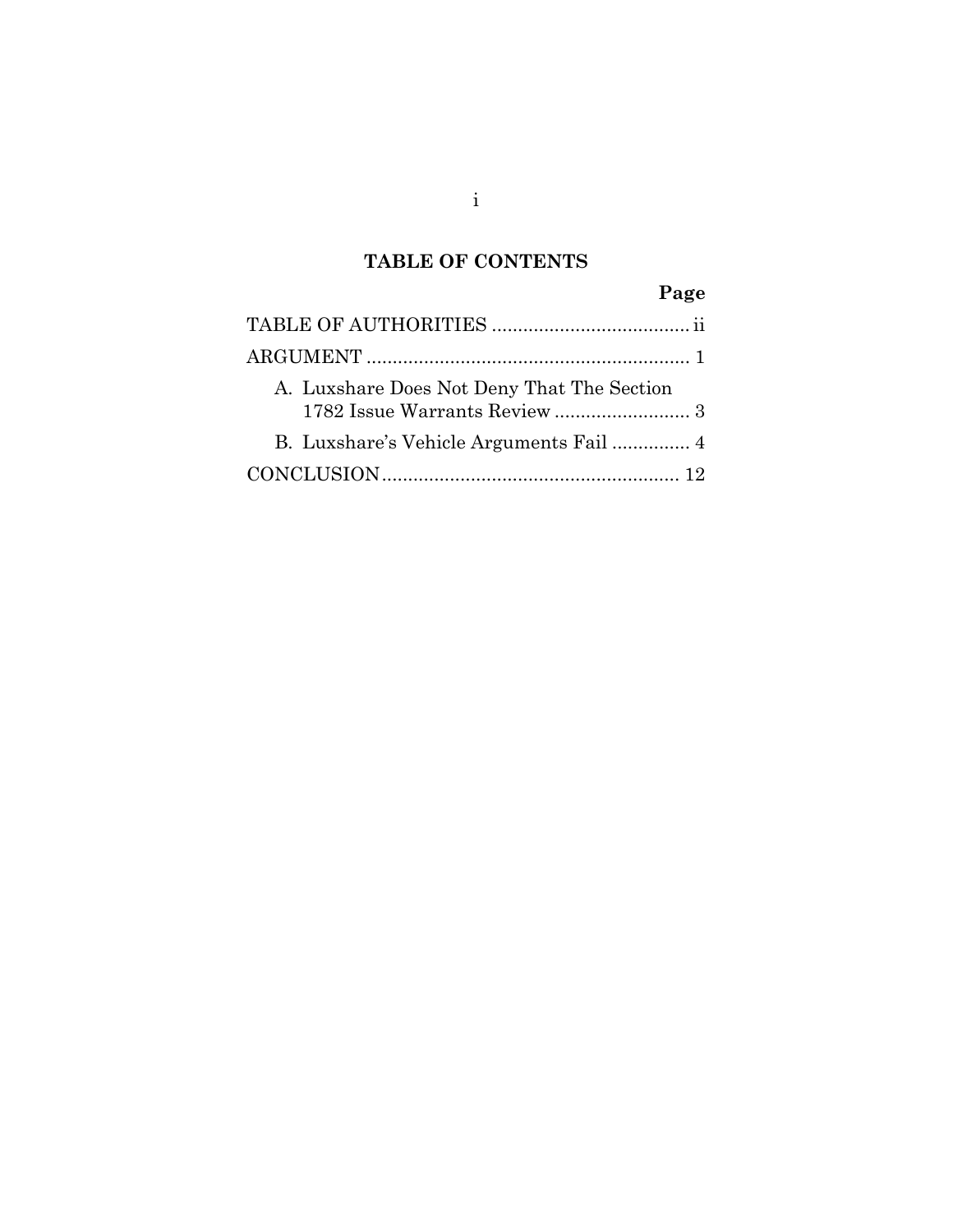## **TABLE OF AUTHORITIES**

**Page(s)** 

## **CASES**

| In re Application to Obtain Discovery for           |
|-----------------------------------------------------|
| Use in Foreign Proceedings (Abdul Latif             |
| Jameel Transportation Co. v. FedEx                  |
| $Corp.$ ),                                          |
|                                                     |
| In re Application of the Fund for Protection        |
| of Investor Rights in Foreign States v.             |
| AlixPartners, LLP,                                  |
|                                                     |
| Hollingsworth v. Perry,                             |
|                                                     |
|                                                     |
| <i>Intel Corp.</i> v. Advanced Micro Devices, Inc., |
|                                                     |
|                                                     |
| Porter v. Dicken,                                   |
|                                                     |
| Porter v. Lee,                                      |
|                                                     |
|                                                     |
| .                                                   |

### **OTHER AUTHORITIES**

| Stephen M. Shapiro et al., Supreme Court |  |  |
|------------------------------------------|--|--|
|                                          |  |  |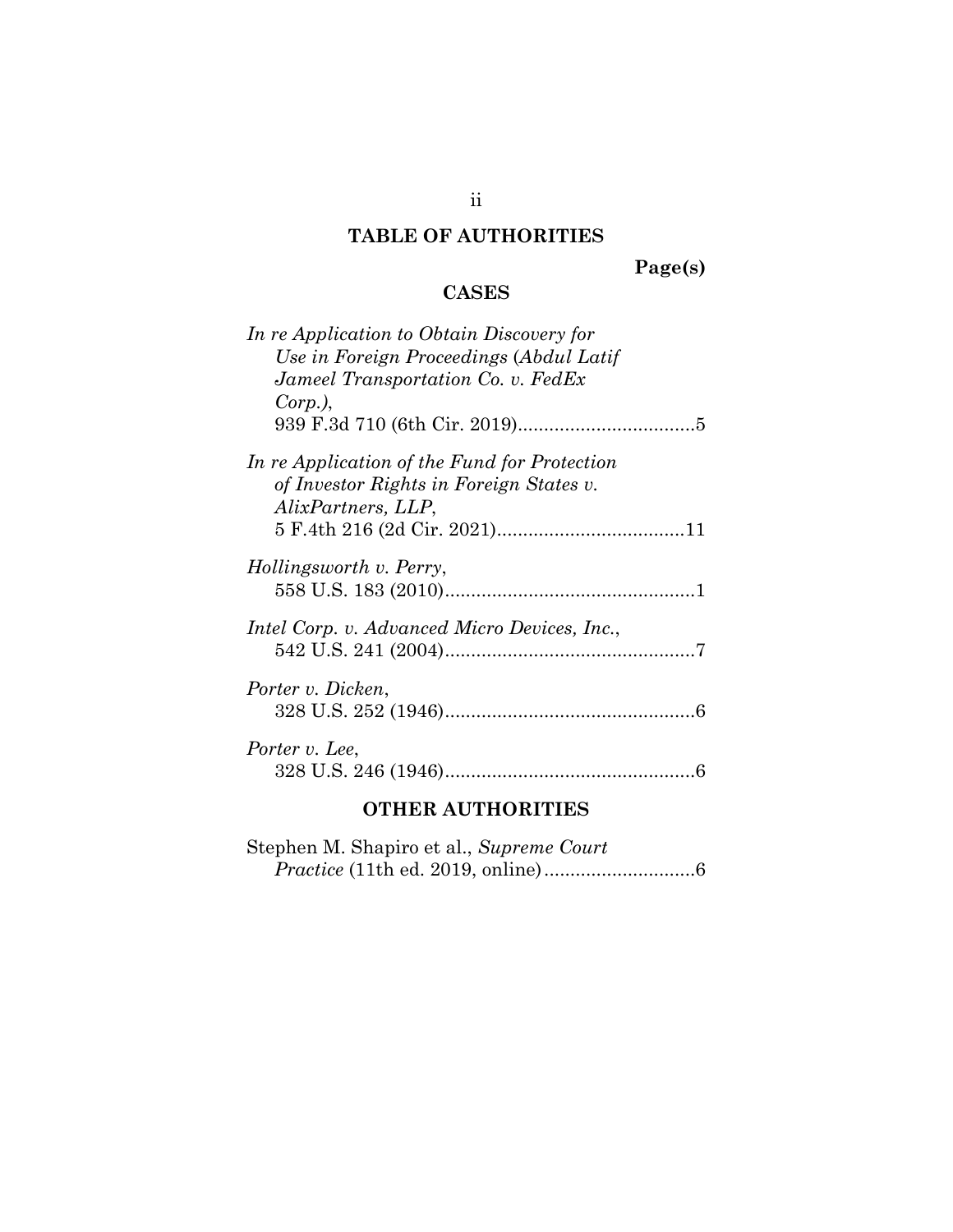### **ARGUMENT**

On October 27, this Court granted petitioners' request for a stay of the district court's discovery order pending the Court's decision on whether to grant certiorari. *ZF Automotive US, Inc. v. Luxshare, Ltd.*, No. 21A80 (Oct. 27, 2021). That decision necessarily rested in part on the Court's conclusion that there was—at a minimum—a "reasonable probability" that the Court would grant review, and a "fair prospect" that the Court would reverse the judgment below. *See Hollingsworth v. Perry*, 558 U.S. 183, 190 (2010) (per curiam). That conclusion was correct: The Section 1782 question presented is important; it has given rise to an entrenched circuit split; the Court granted certiorari to resolve that split in *Servotronics, Inc. v. Rolls-Royce PLC*, No. 20-794; and this case presents an ideal vehicle for resolving the issue now that *Servotronics* has been dismissed. The Court should grant certiorari to determine the meaning of Section 1782, once and for all.

Luxshare's opposition does not seriously deny the need for this Court to address the Section 1782 issue and eliminate the rampant confusion in the lower courts. Instead, Luxshare raises a series of arguments for why this case is the wrong vehicle for doing so. But events since Luxshare filed its opposition have refuted each of its asserted casespecific grounds for denying review.

*First*, both parties have now told the Sixth Circuit that it should go ahead and enter judgment for Luxshare, without any need for further briefing or argument. Petitioners made that request because binding Sixth Circuit precedent forecloses their argument that a private arbitration is not a "foreign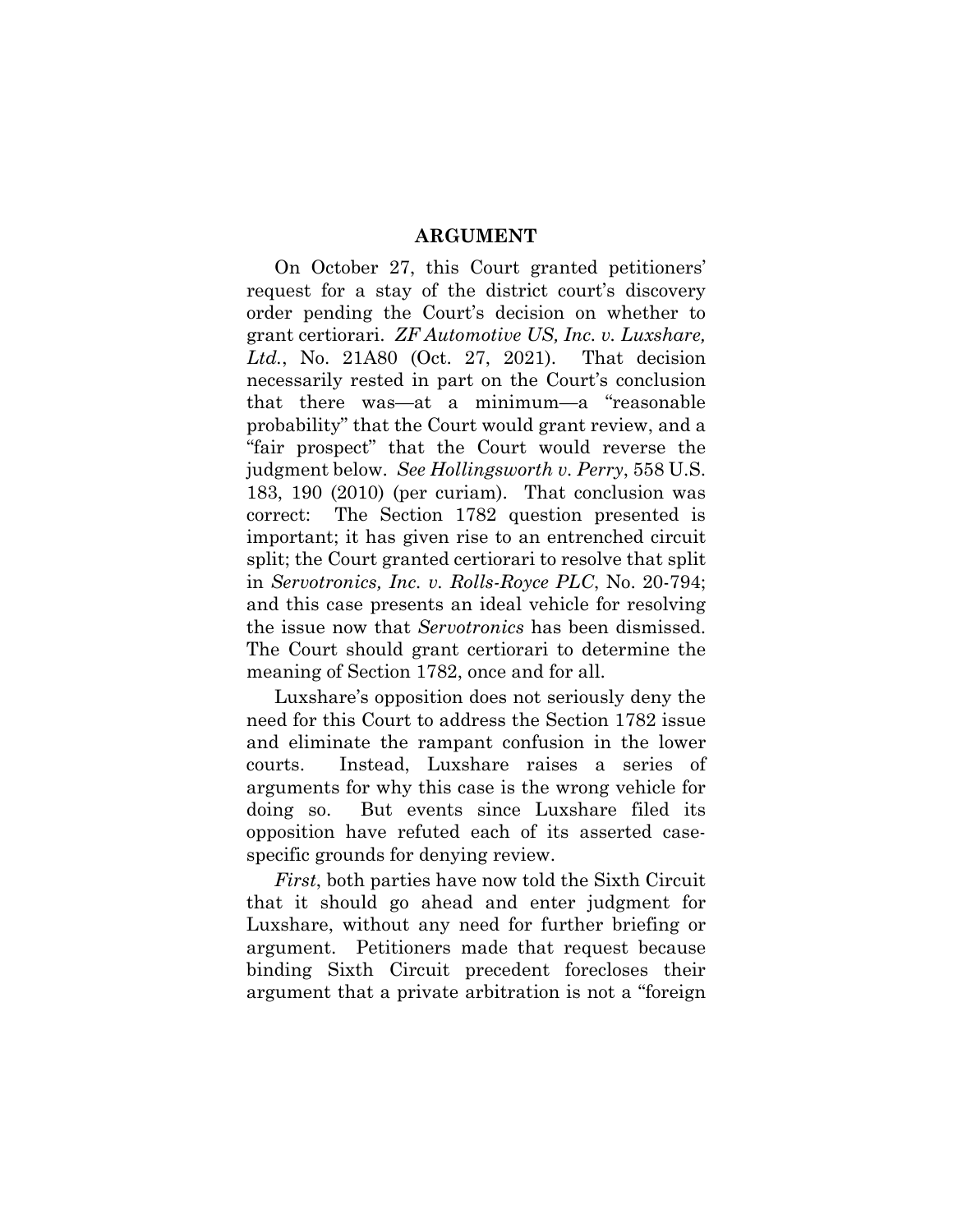or international tribunal" under Section 1782. Luxshare's point that this case is currently in a certiorari-before-judgment posture therefore carries little weight: The Sixth Circuit is certain to affirm the district court's decision, in line with circuit precedent. And petitioners' summary affirmance motion affirmatively abandons various alternative grounds for reversal that Luxshare cited as creating a vehicle problem.

*Second*, this Court's decision to stay the discovery order—and ZF US's unconditional commitments not to use this Court's grant of certiorari to prejudice Luxshare's rights in the forthcoming arbitration conclusively establish that this case will *not* become moot if the Court grants review. Since Luxshare filed its opposition, ZF US has unconditionally waived its right to invoke the statute of limitations while this Court considers petitioners' case. As a result, there is no need for Luxshare to file its German arbitration proceeding by the end of 2021. And even if Luxshare does file by then, ZF US has also irrevocably committed to waiving the six-month decision deadline, such that Luxshare will be able to take advantage of any favorable ruling from this Court upholding its right to discovery. Either way, the arbitration proceeding will not conclude before this Court resolves the Section 1782 issue. This case will not become moot.

In short, the case is perfectly teed up for the Court to finish the work it began in *Servotronics*. Certiorari should be granted.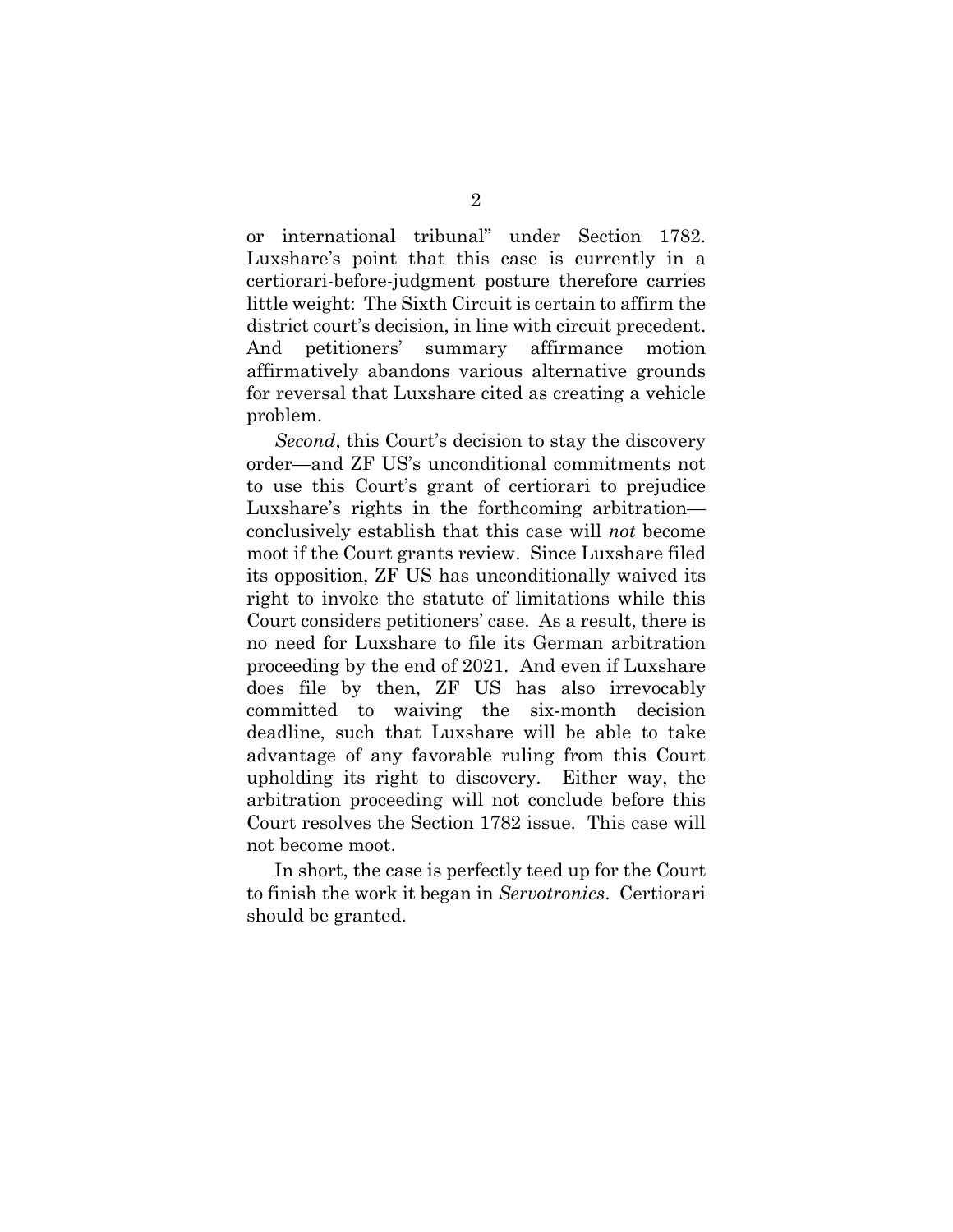### **A. Luxshare Does Not Deny That The Section 1782 Issue Warrants Review**

Luxshare has never disputed the existence of a circuit split over whether foreign private arbitrations are Section 1782 "tribunals" potentially triggering discovery obligations under that statute. Nor could it, given that the Court granted certiorari on that exact question in *Servotronics*. Whereas the Sixth and Fourth Circuits have held that private arbitration proceedings can be "foreign or international tribunal[s]" for which discovery may be sought under Section 1782, the Second, Fifth, and Seventh Circuits have held that such proceedings are not Section 1782 tribunals. *See* Pet. 13-14 (collecting cases). That split will only deepen without this Court's intervention.

Nor does Luxshare dispute that the Section 1782 issue is sufficiently important to warrant this Court's attention. That is for good reason: This Court already granted certiorari on that same issue in *Servotronics* last spring. Nothing has changed since then.

Luxshare dismissively refers to the Section 1782 issue as an "esoteric question of civil procedure." Opp. 14. But that characterization ignores its obvious and wide-ranging importance to the many, many entities engaging in foreign arbitration every year. The question whether Section 1782 encompasses private arbitration is recurring, has a direct impact on the evidence available to parties in countless foreign arbitrations, and even deters entities from agreeing to arbitrate their disputes in the first place. Pet. 13- 16. There is a reason that a host of top-flight amici including the United States, the Chamber of Commerce, the International Court of Arbitration of the International Chamber of Commerce, the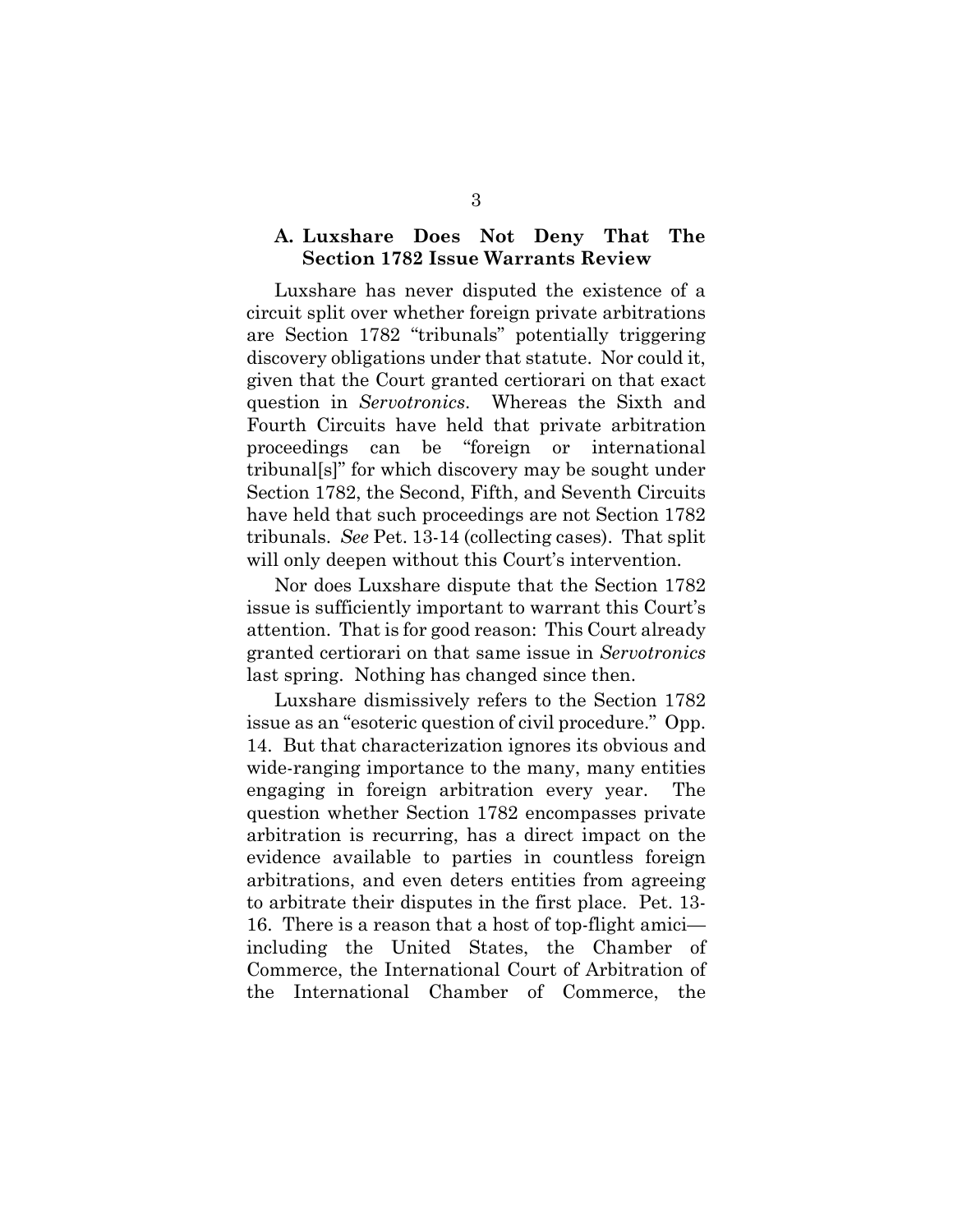Institute of International Bankers, and a number of academics—filed briefs in *Servotronics*. The Section 1782 question has major significance and requires this Court's urgent attention.

Notably, Luxshare's opposition does not even try to contest petitioners' argument that private arbitrations are *not* "foreign or international tribunal[s]" under Section 1782. *See* Pet. 19-23 (discussing merits). As petitioners have explained, Section 1782's text and structure, as well as contemporary usage and policy concerns, all support the views of the Second, Fifth, and Seventh Circuits that foreign private arbitrations are not Section 1782 tribunals. *Id*. at 19-24.Luxshare does not address any of that. Nor does Luxshare acknowledge the persuasive amicus briefing of the United States in *Servotronics*, which not only set forth the compelling statutory arguments for petitioners' construction of Section 1782, but also emphasized that the opposite interpretation would "create significant tension between [Section 1782] and the" Federal Arbitration Act. *Servotronics* United States Amicus Br. 14-15 (June 28, 2021).

For all these reasons—none seriously disputed the Court should still want to resolve the Section 1782 issue that it planned to address in *Servotronics*.

#### **B. Luxshare's Vehicle Arguments Fail**

Instead of arguing that the Section 1782 issue is inherently unworthy of review, Luxshare advances a series of arguments for why this case is a poor vehicle for addressing these issues. Luxshare raised all of these arguments when opposing petitioners' request for a stay—and this Court properly rejected them. None of the arguments holds water, and they are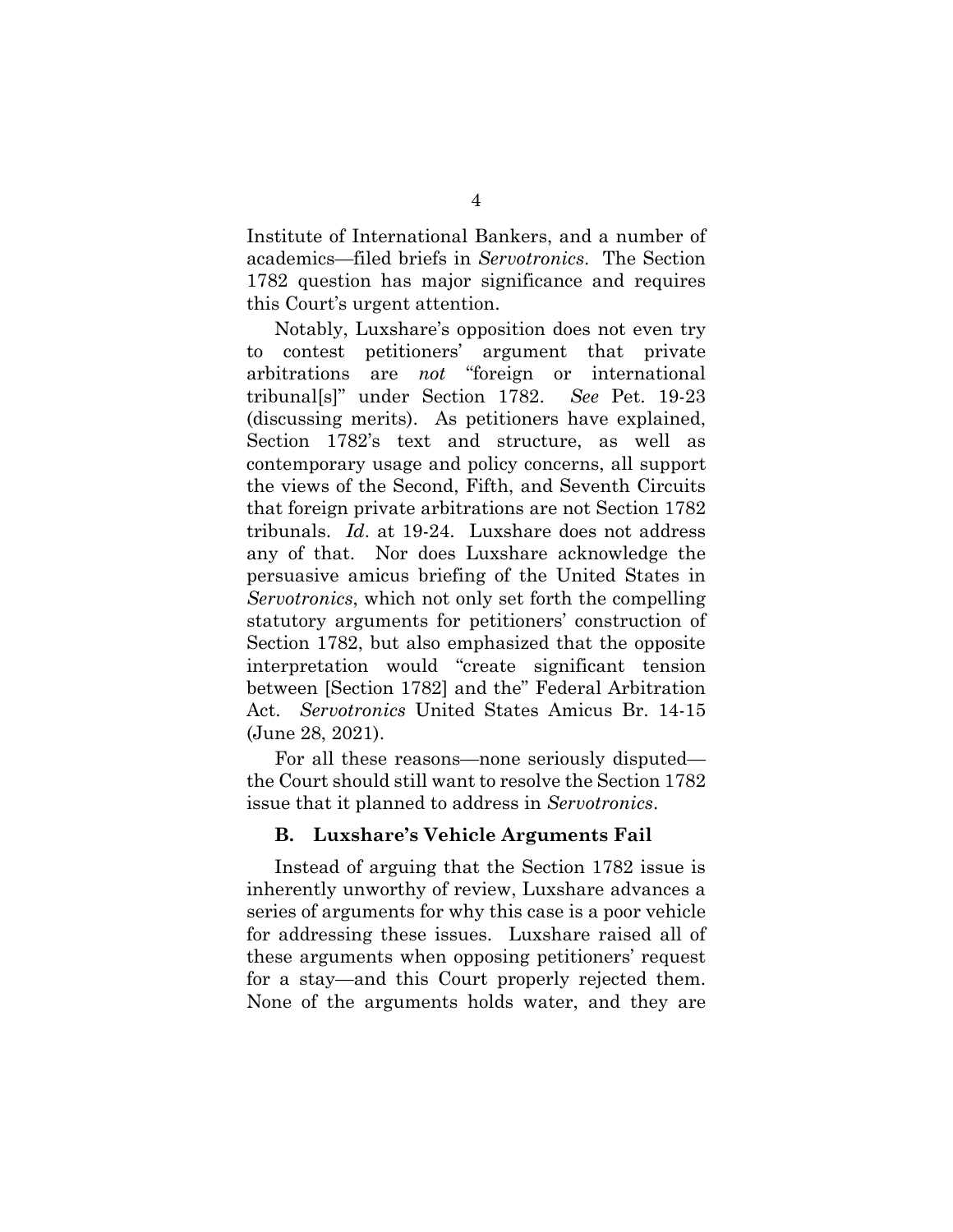plainly refuted by developments ever since Luxshare filed its opposition brief three weeks ago.

1. Luxshare's primary argument in opposing review is that this case does not meet the Court's standards for a writ of certiorari *before judgment*. Opp. 9-14. But on October 14, petitioner moved the Sixth Circuit to summarily affirm the district court's order against them, based on that Court's erroneous—but binding—precedent in *Abdul Latif Jameel Transp. Co. v. FedEx Corp.* (*In re Application to Obtain Discovery for Use in Foreign Proceedings)* ("*Abdul Latif*"), 939 F.3d 710, 730 (6th Cir. 2019). *See*  CA6 ECF No. 32. And Luxshare has confirmed to the Sixth Circuit that it believes summary affirmance is appropriate. *See* CA6 ECF No. 33 at 4 ("Luxshare does not oppose entry of summary affirmance in its favor.").

Both parties to this case thus now *agree* that the Sixth Circuit appeal is effectively over, and that the court should now enter judgment in Luxshare's favor. Given that agreement, there is no reason for the Sixth Circuit to delay entering judgment. And there is no mystery as to what that judgment will say: The Section 1782 issue has been foreclosed in the Sixth Circuit since the beginning of this litigation. This case accordingly offers a clean vehicle for review.

In any event, this case would be certworthy even without a Sixth Circuit judgment, as petitioners have already explained. Pet. 13-19. After all, this case came to the Court two days after the *Servotronics*  parties indicated that their case was likely to be dismissed, and this Court has previously granted certiorari before judgment "when a similar or identical question of constitutional or other importance was before the Court in another case," and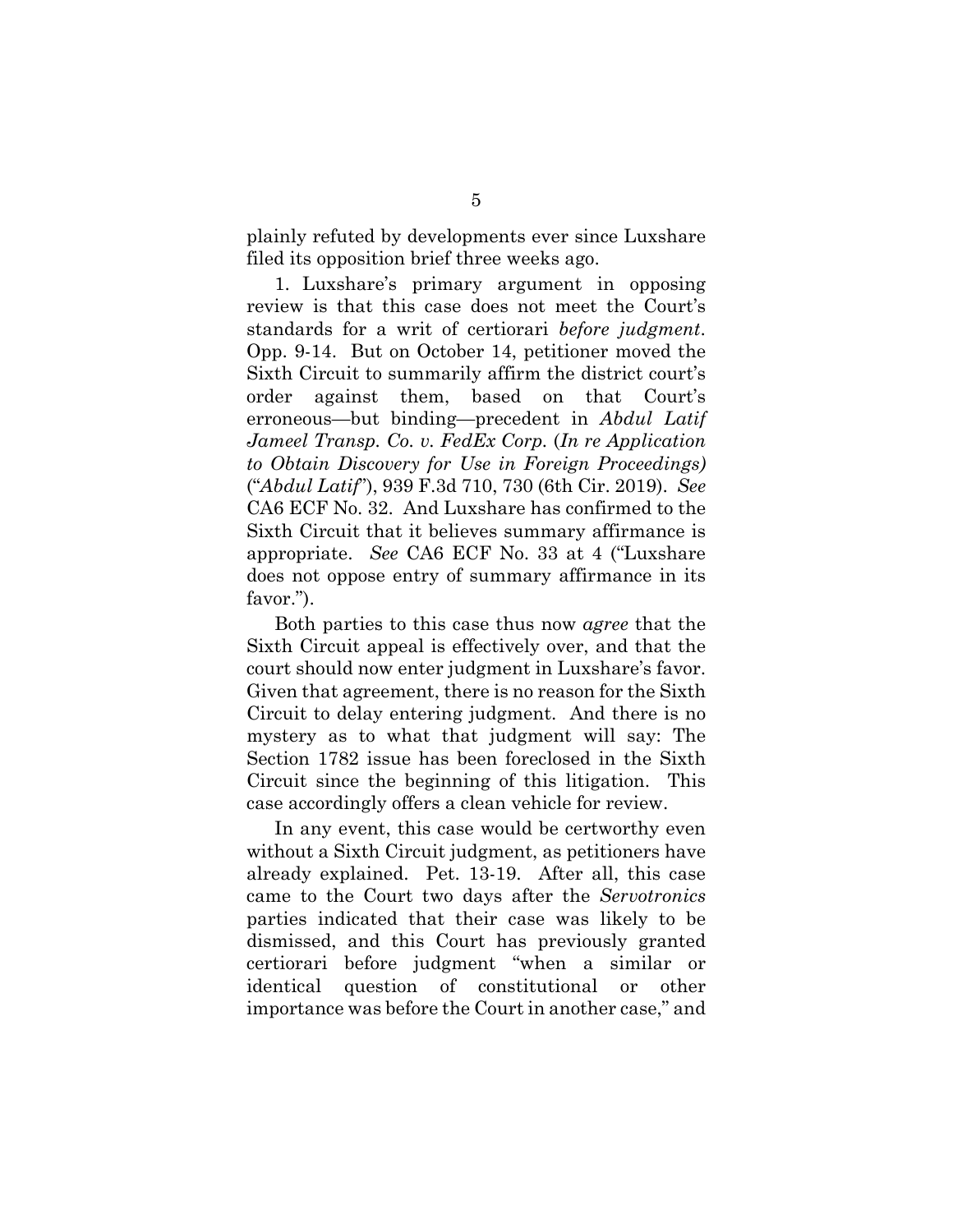when granting review in the second case would facilitate review of the question presented. Stephen M. Shapiro et al., *Supreme Court Practice* § 4.20 (11th ed. 2019, online) (citing examples). In at least one case, the Court appears to have granted certiorari before judgment to protect against the possibility that an earlier-granted case presenting the same issue could be moot. *See Porter v. Dicken*, 328 U.S. 252, 254  $(1946)$  (discussed at Appl. 19).<sup>1</sup> And here, waiting for the Sixth Circuit to rule would be pointless, given that *Abdul Latif* mandates a ruling in Luxshare's favor.

Luxshare is certainly correct that this Court rarely grants certiorari before judgment. But to our knowledge, there has never been a case in which (1) the Court previously granted review of a case presenting precisely the same issue; (2) that case was unexpectedly dismissed; and (3) there is no doubt how the court of appeals will rule in the later case giving rise to the certiorari petition, given the agreement of both parties that binding circuit precedent requires affirmance of the district court's ruling. These

<sup>1</sup> Luxshare argues that the grant of certiorari before judgment in *Dicken* was based on the "close relationship of the important question raised to the question presented in [*Porter v. Lee*, 328 U.S. 246 (1946)]." Opp. 12-13 (alteration in original) (citation omitted). But this case presents precisely the *same*  important question raised in *Servotronics*, rendering Luxshare's purported distinction from *Dicken* and *Lee* meaningless. Just as with *Dicken* and *Lee*, certiorari before judgment is appropriate here as a backstop for the possibility (and now the reality) that *Servotronics* is moot. *See* Opp. 17 & n.8, *Windsor v. United States,* No. 12-63 (Aug. 31, 2012), 2012 WL 3838176 (describing *Dicken* as involving a grant of certiorari before judgment motivated by mootness concerns).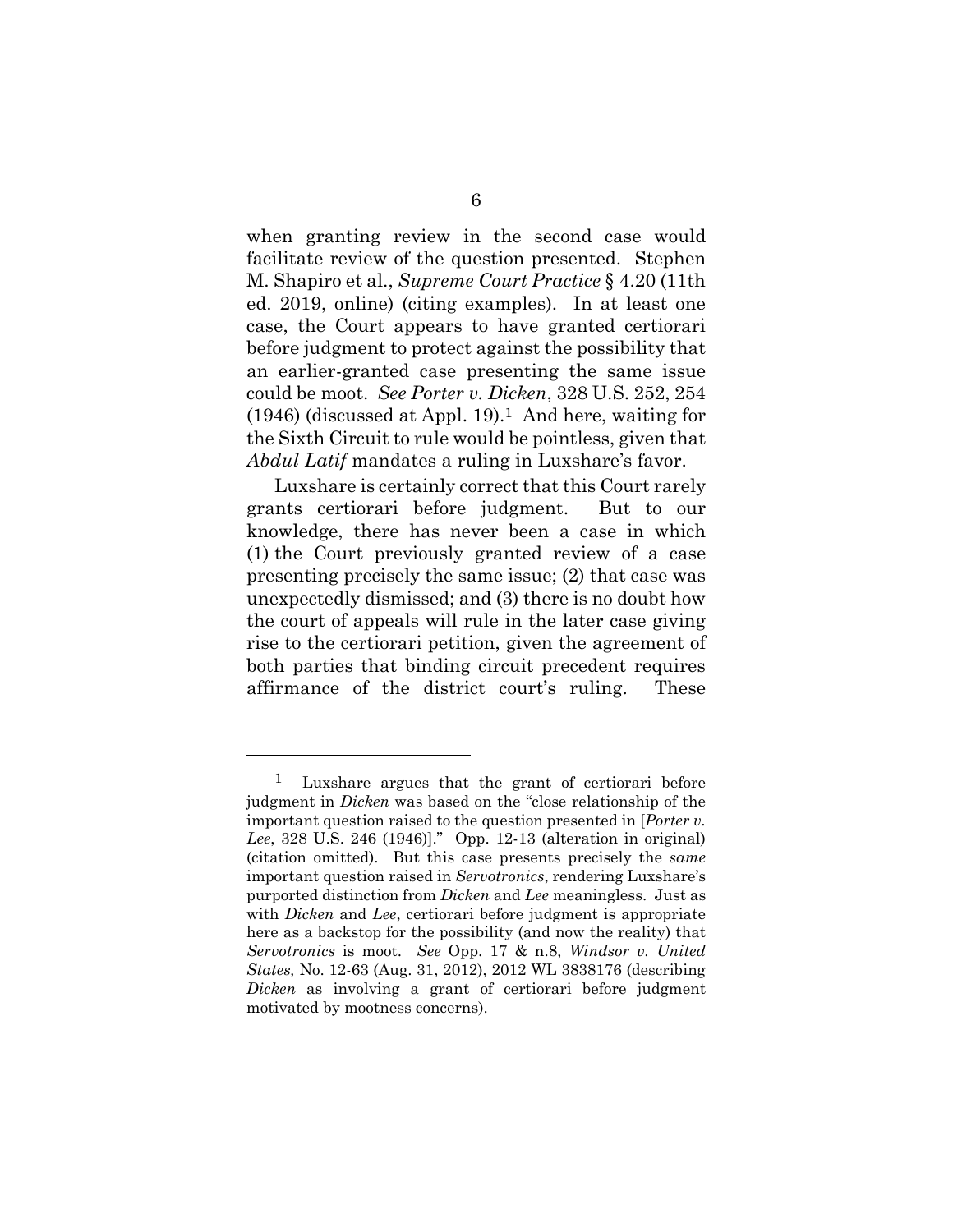unusual circumstances strongly support discretionary review here.

2. Luxshare's opposition also claimed that this case was a poor vehicle because petitioners had raised alternative grounds to prevail in the Sixth Circuit, based on the district court's misapplication of the discretionary factors governing Section 1782 discovery set forth in *Intel Corp. v. Advanced Micro Devices, Inc.*, 542 U.S. 241 (2004). *See* Opp. 15-17. But petitioners' motion for summary affirmance in the Sixth Circuit definitively abandoned those arguments. *See* CA6 ECF No. 32 at 3 n.1. They are no longer an impediment to review (if they ever were).<sup>2</sup>

3. Luxshare's opposition further argued that this case might become moot because arbitration proceedings might conclude before the Court is able to render a decision. Opp. 17-19. That objection lacks merit: This Court's decision to stay the discovery order—and petitioners' unconditional commitments not to use a grant of certiorari to prejudice Luxshare's rights in the forthcoming arbitration—have now conclusively established that this case will *not* become moot.

By granting a stay of the district court's order, this Court has ensured that the discovery dispute will

l

<sup>2</sup> Petitioners abandoned their discretionary-factors arguments after the Sixth Circuit concluded—when rejecting their stay request—that those arguments were unlikely to succeed on the merits. CA6 ECF No. 31-2 at 3. In light of that ruling, petitioners reluctantly chose to abandon those arguments in order to make this case an even cleaner vehicle for the Court's review of the core *Servotronics* question. *See* Appl. 12; Appl. Reply 12-13.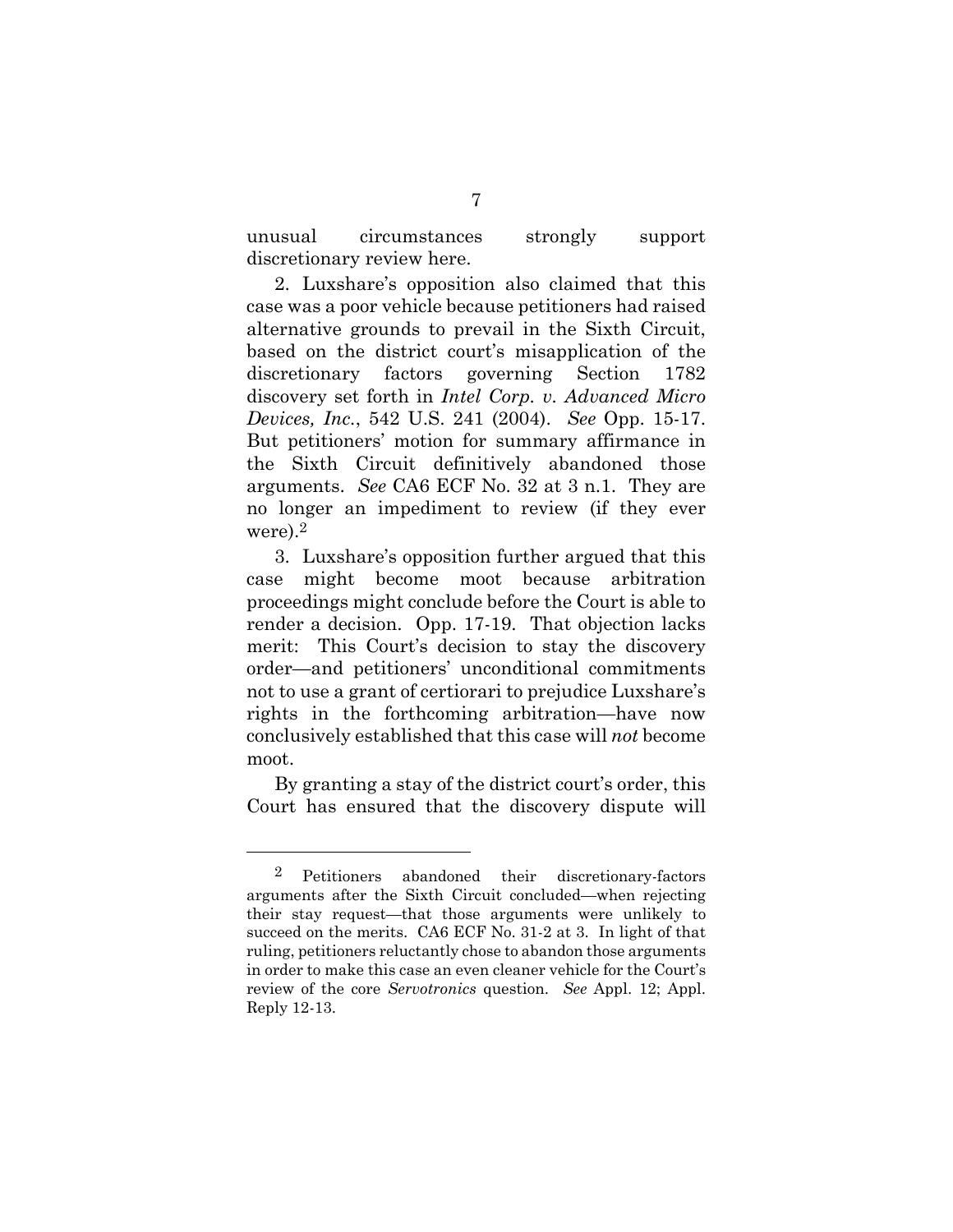remain live until the Section 1782 issue is resolved in this case. Luxshare's opposition argued that the case would nonetheless become moot because Luxshare would file its arbitration before December 31, 2021, purportedly to avoid expiration of the statute of limitations. Opp. 17-19. That argument warrants no credence, because (1) ZF US has irrevocably and unconditionally committed that it will *not* invoke the statute of limitations before this Court resolves the dispute, and (2) the discovery dispute will *not* become moot even if Luxshare carries out its threat to needlessly file by the end of the year.

In opposing the stay, Luxshare challenged the validity of ZF US's unilateral commitment not to invoke the statute of limitations because it was conditional on the Court's grant of a stay. Stay Opp. 33. In response to those arguments, ZF US submitted two formal declarations from Michael J. Way, a corporate officer, irrevocably committing that ZF US would not invoke the statute of limitations if a stay is granted, until at least four months after proceedings in this Court conclude. *See* Appl. Ex. F ¶ 8; Appl. Reply Ex. 2 ¶¶ 4, 6. Those commitments were valid, legitimate, and enforceable under German law, as petitioners have explained. *See* Appl. 31 & n.6; Appl. Reply Ex. 1 (Baus Decl.).

Nonetheless, ZF US also indicated that if the Court granted the stay, it would subsequently execute an additional *unconditional* declaration to the same effect. Appl. Reply Ex.  $1 \nparallel 6$ . And ZF US has now carried through on that promise. On November 1 three business days after the stay was granted—Mr. Way executed and delivered to Luxshare an additional declaration unconditionally stating that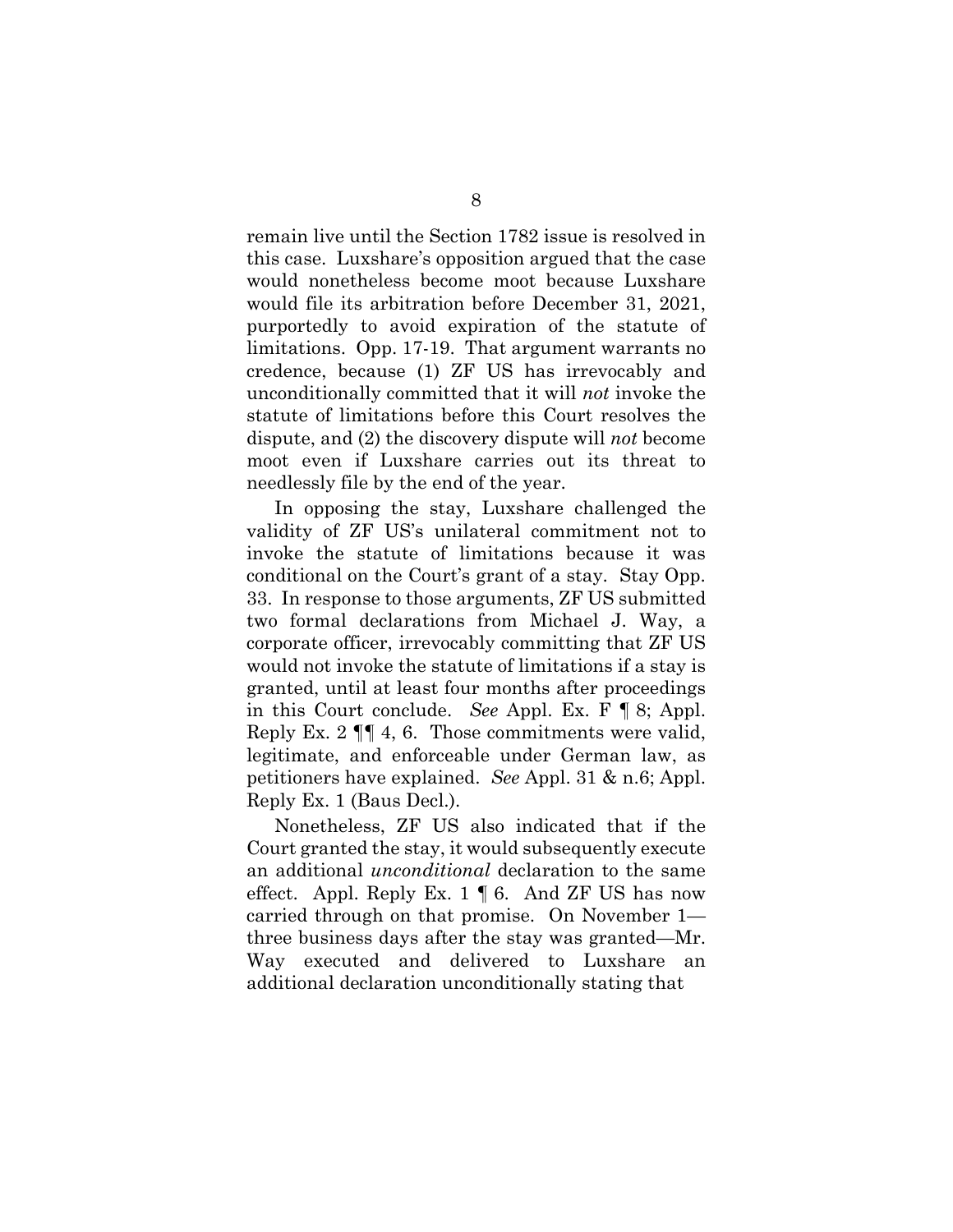ZF US will not invoke the three-year statute of limitations governing the claims giving rise to this discovery dispute until four months after the Supreme Court resolves the case. This unilateral commitment is unconditional and irrevocable ("*unbedingter, unwiderruflicher befristeter Verzicht auf die Einrede der Verjährung*" under the applicable German law).

Notably, Luxshare's counsel approved this language before Mr. Way executed the new declaration. As a result, it is fully clear that Luxshare no longer has any need to file the German arbitration by the end of 2021. There is accordingly no reason to believe that Luxshare will file its arbitration before this Court resolves the Section 1782 issue in this case.

Even if Luxshare inexplicably disregarded both this Court's stay and petitioners' tolling commitment, and insisted on filing it arbitration before December 31, this case would *still* not become moot. Luxshare's opposition to certiorari suggested otherwise based on the Supplementary German Arbitration Institute ("DIS") Rules on Expedited Proceedings, under which arbitral panels are generally instructed to make final awards within six months after an initial case management conference. *See* Opp. 17-18; Appl. Reply Ex. 1.B at 44. But once again, Luxshare is mistaken.

The express premise of Luxshare's argument is that if the arbitration is filed by December 31, petitioners would insist on sticking to the six-month timeline in an effort to prejudice Luxshare's right to obtain discovery. *See* Opp. 18 ("Doubtless, Petitioners would oppose any request to extend the six-month deadline to wait for the  $\S 1782(a)$  discovery ....").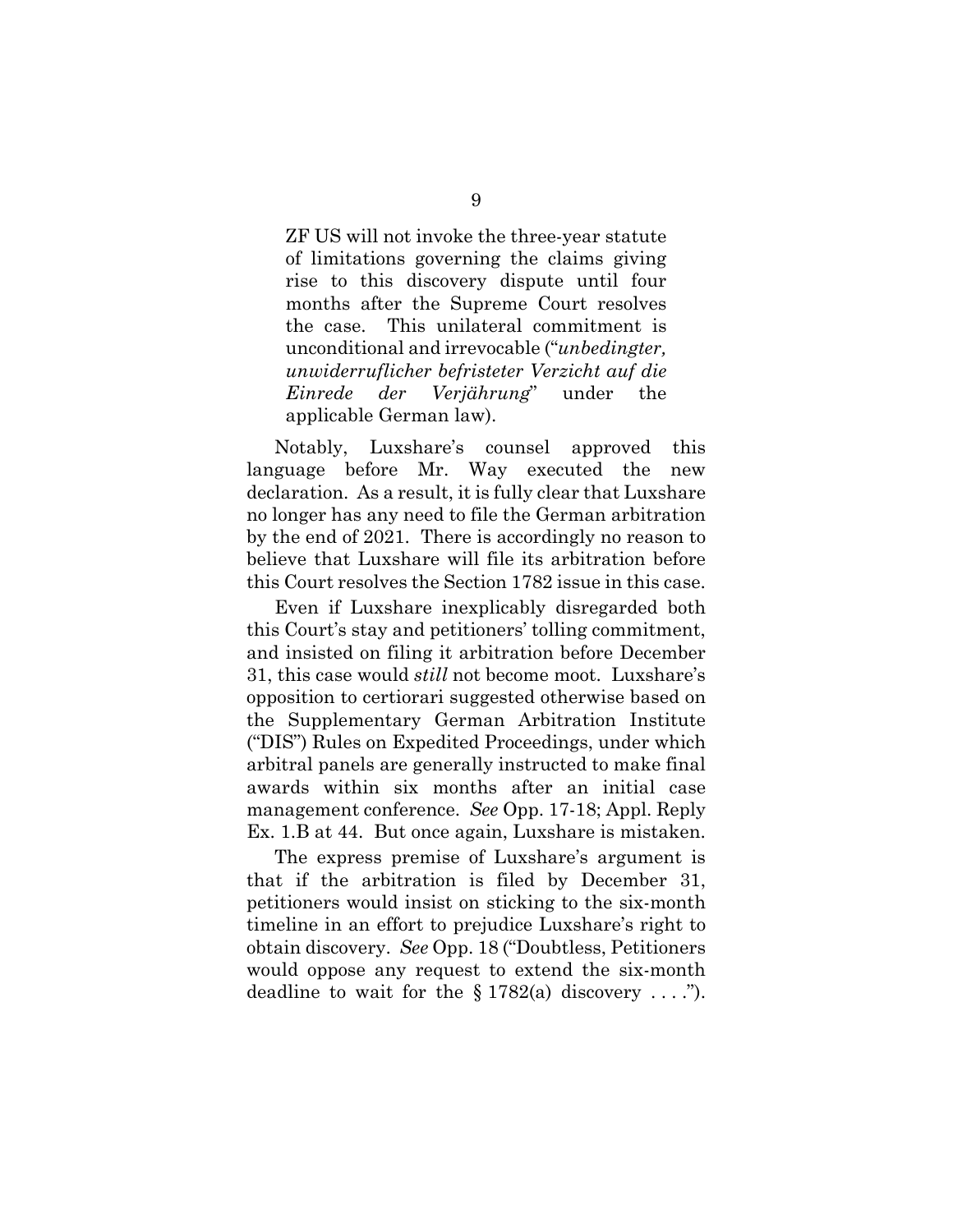But as Mr. Way unambiguously committed in his October 22, 2021 declaration to this Court, if Luxshare nonetheless files its arbitration by December 31, 2021, ZF US will *itself* "ask the arbitral panel to extend the six month target deadline for rendering a decision, for whatever reasonable amount of time the arbitral panel believes is necessary" to allow Luxshare to obtain and use any discovery this Court determines it should receive. Appl. Reply Ex. 2 ¶¶ 8-9. DIS Rules authorize the arbitral panel to take account of the parties' timing preferences and extend the timeline for decision when good reasons exist for doing so—as they surely would here.3

In short, whether Luxshare chooses to take advantage of petitioners' tolling commitment or instead chooses to file early, the arbitration proceeding will not conclude before this Court resolves the Section 1782 issue. Mootness is not a problem.

4. Finally, Luxshare asserts that review is not warranted because of the recently filed petition for certiorari in *AlixPartners, LLP v. Fund for Protection of Investor Rights in Foreign States*, No. 21-518 (docketed Oct. 7, 2021). Opp. 19. But as petitioners previously explained, that is wrong. *AlixPartners*  does not squarely present the Section 1782 issue raised by this case and will not necessarily resolve the

l

<sup>3</sup> Notably, Luxshare does not contend that the arbitral panel *must* issue an order within six months, or lacks authority to extend that timeline—particularly where, as here, both parties would endorse such an extension. On the contrary, Article 5 of the Rules is emphatic that the timeline is ultimately aspirational and subject to the panel's discretion. *See* Appl. Reply Ex. 1.B at 44; *see also* Appl. Reply 11 (discussing DIS rules).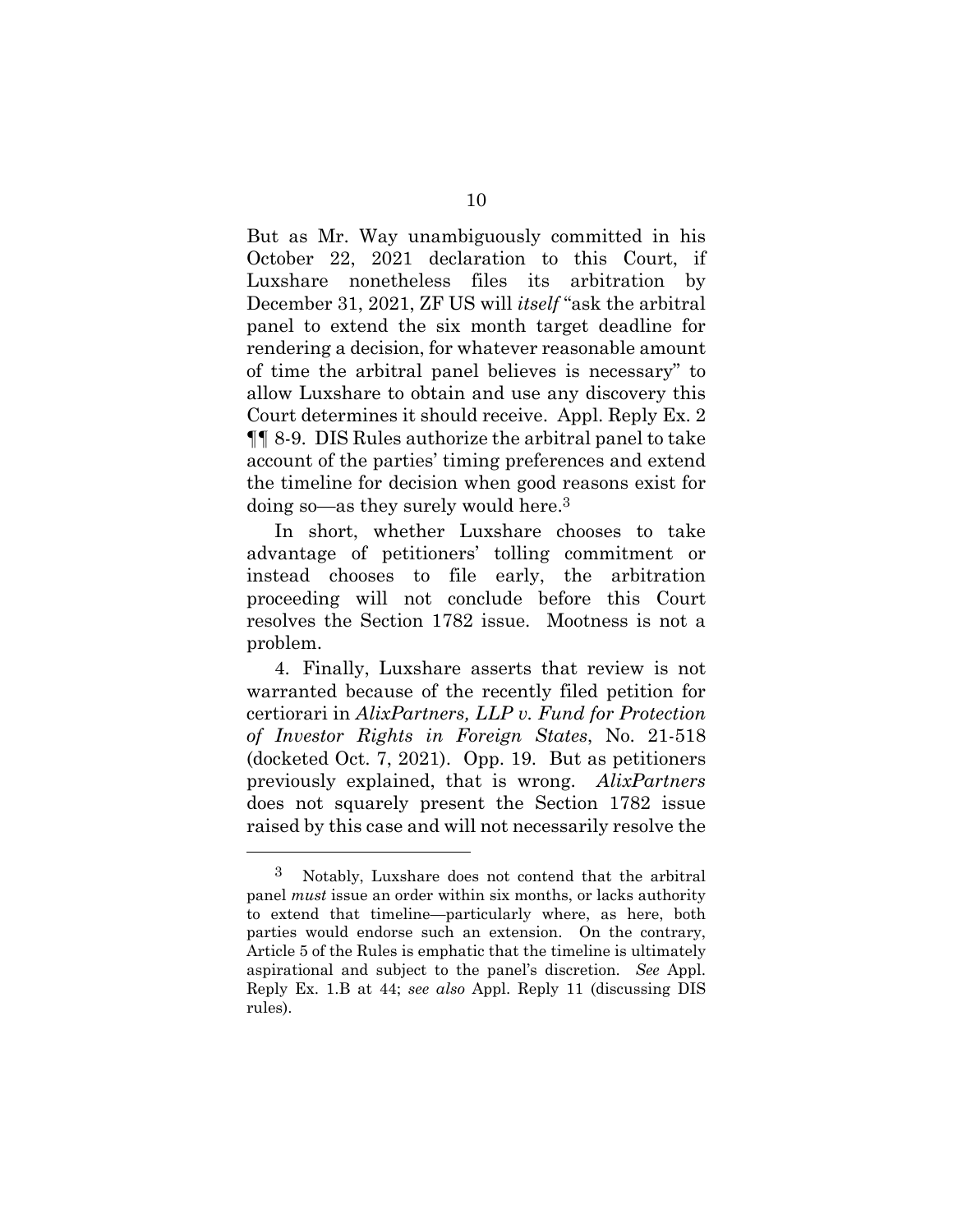existing circuit split giving rise to *Servotronics*. *See* Appl. 20 n.3; Appl. Reply 15-16.

The issue in this case—as in *Servotronics*—is whether Section 1782 applies to foreign *private*  arbitrations. *AlixPartners* is different: It concerns whether Section 1782 applies to an arbitration between an investor and a *foreign state* "that takes place before an arbitral panel *established by a bilateral investment treaty to which that foreign State is a party*." *In re Application of the Fund for Prot. of Investor Rights in Foreign States v. AlixPartners, LLP*, 5 F.4th 216, 220, 224, 228 (2d Cir. 2021) (emphasis added); *see AlixPartners* Pet. 4-6.

That difference matters. The circuit split that gave rise to *Servotronics*—and that petitioners assert here—involves whether Section 1782 applies to purely *private* arbitrations. Moreover, the statutory analysis might produce different results depending on the type of arbitration in question. For example, the Second Circuit has held that Section 1782 authorizes discovery in the investor-state arbitration at issue in *AlixPartners*, but *not* in the purely private arbitration at issue here (and in *Servotronics*). *See AlixPartners*, 5 F.4th at 220, 224, 228.

These differences make clear that *AlixPartners* and this case are not interchangeable. Most importantly, nothing would require this Court to resolve the private-party issue if it grants certiorari in *AlixPartners*.Indeed, if this Court agrees with the Second Circuit's approach, the circuit split that prompted the certiorari grant in *Servotronics*—and that is squarely implicated by this case—will remain unresolved.